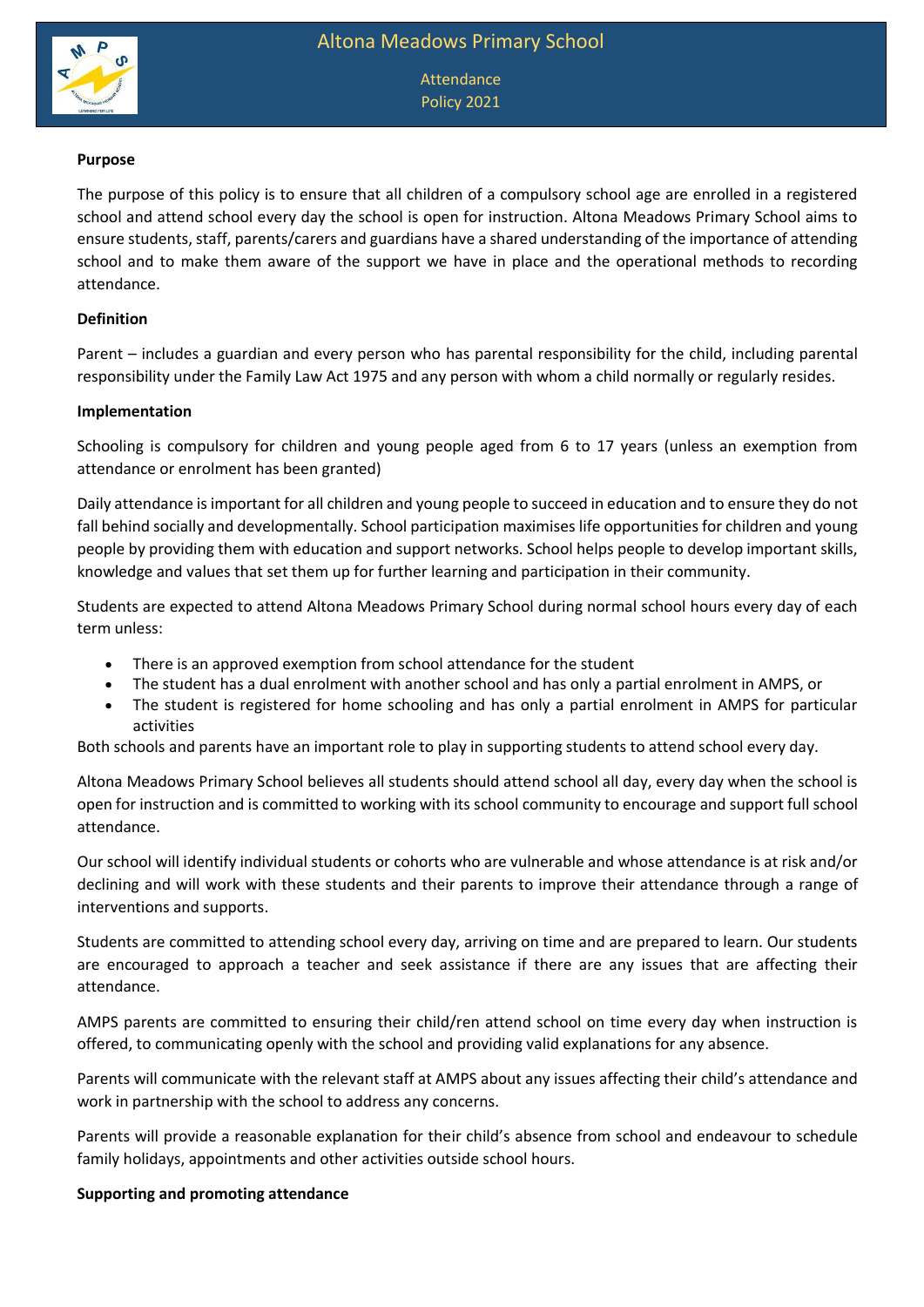Altona Meadows Primary School's Student Wellbeing and Engagement Policy supports student attendance.

## **Recording Attendance**

Altona Meadows Primary School must record student attendance twice per day. This is necessary to meet legislative requirements and discharge AMPS duty of care for all student's.

Attendance will be recorded by all classroom teachers at the beginning of the school day and immediately after lunch using Compass. If student's are in attendance at a school approved activity, the teacher in charge of the activity will record them as being present.

## **Recording absences**

For absences where there is no exemption in place, a parent must provide an explanation on each occasion to the school. Parents should notify AMPS of absences by:

- Using our school based Compass account
- Call the main office

If a student is absent on a particular day and the school has not been previously notified by a parent, or the absence is otherwise unexplained, AMPS will notify parents by a text message through Compass. AMPS will attempt to contact parents as soon as practicable on the same day of the unexplained absence, allowing time for the parent to respond. If contact cannot be made with the parent due to incorrect contact details, the school will attempt to make contact with any emergency contacts on the students file held by the school, where possible, on the day of unexplained absence.

AMPS will keep a record of the reason given for each absence. The Principal will determine if the explanation provided is a reasonable excuse for the purposes of the parent meeting their responsibilities under the Education Training Reform Act 2006 and the School Attendance Guidelines.

If AMPS considers that the parents has provided a reasonable excuse for their child's absence the absence will be marked as approved absence. If the school determines that no reasonable excuse has been provided, the absence will be marked as unapproved absence.

The Principal has the discretion to accept a reason given by a parent for a student's absence. The Principal will generally excuse:

- Medical and dental appointments, where out of hours appointments are not possible or appropriate
- Bereavement or attendance at the funeral of a relative or friend of the student
- School refusal, if a plan is in place with the parent to address causes and support the student's return to school
- Cultural observance if the parent/carer notifies the school in advance
- Family holidays where the parent notifies the school in advance

If no explanation is provided by the parent within 10 school days of absence, it will be recorded as an unexplained absence and recorded on the student's file. Parents will be notified if an absence has not been approved.

# **Managing non attendance and supporting student engagement**

Where absences are of concern due to their nature or frequency, or where a student has been absent for more than five days, AMPS will work collaboratively with parents, the student and other professionals, where appropriate to develop strategies to improve attendance, including:

- Establishing an Attendance Student Support Group
- Implementing a Return to School Plan
- Implementing an Individual Education Plan

 Implementing a Student Absence Learning Plan for students who will be absent for an extended period We understand that from time to time that some students will need additional supports and assistance, and in collaboration with the student and their family, will endeavour to provide this support when it is required.

### **Referral to School Attendance Officer**